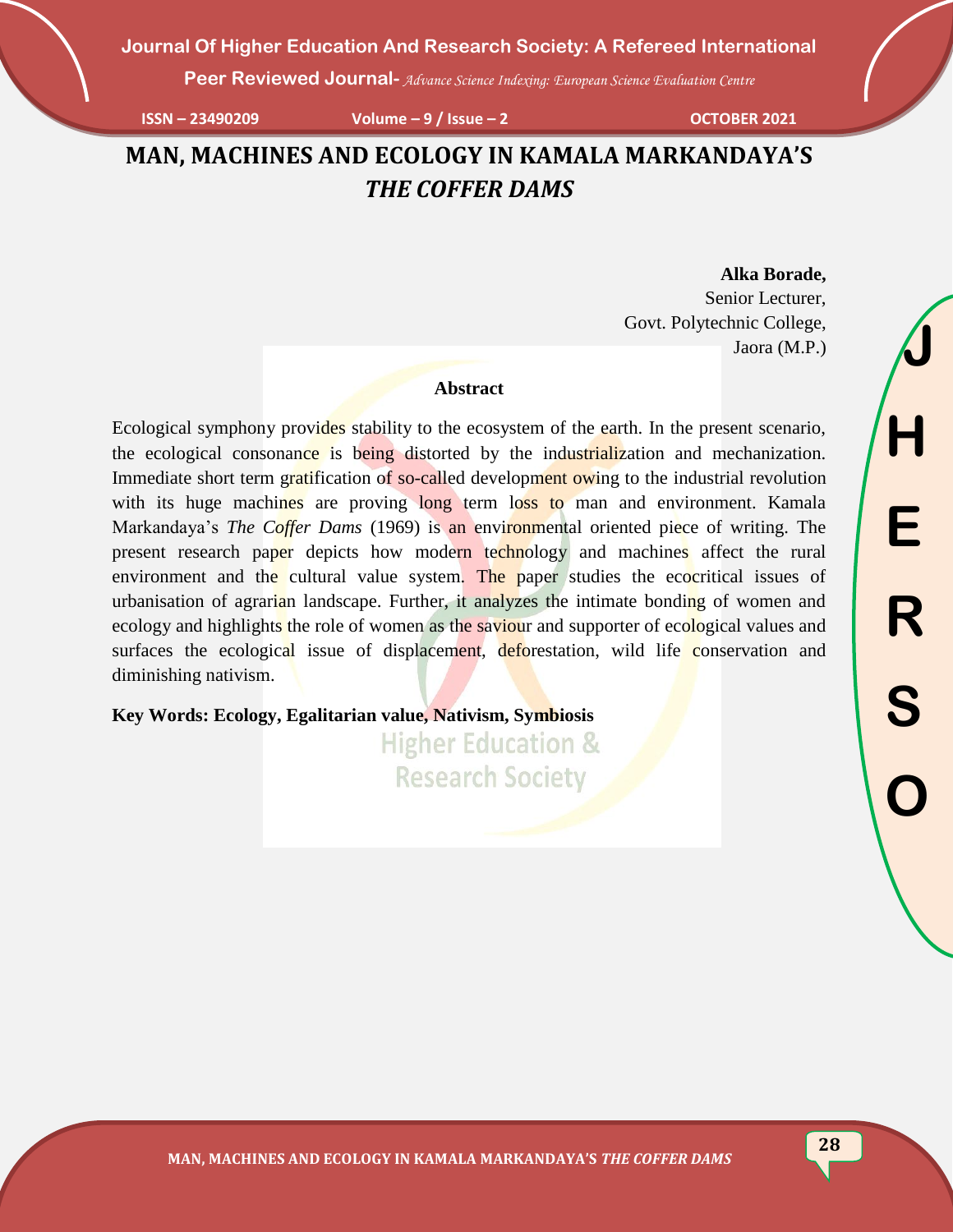**Peer Reviewed Journal-** *Advance Science Indexing: European Science Evaluation Centre*

**ISSN – 23490209 Volume – 9 / Issue – 2 OCTOBER 2021**

**MAN, MACHINES AND ECOLOGY IN KAMALA MARKANDAYA'S**  *THE COFFER DAMS*

- **Alka Borade**

#### **Introduction**

ature is an indispensable part of man's life and plays a vital role in his life. There was a time when man had regard and respect for nature's wonderful phenomena. Nowadays, the existed ancient bond of love between man and nature is being dure is an indispensable part of man's life and plays a vital role in his life. There was a time when man had regard and respect for nature's wonderful phenomena.<br>Nowadays, the existed ancient bond of love between man and with all the luxuries of life, drawing man away from nature. The hope of acquiring economic prosperity is pushing man towards ecological poverty. Man's ambition to control the elements of nature and his intervening in the affairs of nature is creating a lot of environmental issues. The men of letters are very much concerned over the degrading environment. They are trying to strengthen the bond between man and nature through their works.

Ecocriticism is a new genre in the domain of literary criticism that is trying to raise environmental awareness among people. William Rueckert defines, "Ecocriticism is the application of ecology and ecological concepts to study of literature" (107). Camilo Gomides states, "Ecocriticism is the field of inquiry that analyzes and promotes the work of art that "raises moral questions about human interaction with nature, while also motivating audiences' to live within a limit that will be binding over generations" (16). Richard Kerridge and Neil Sammells suggest, "Most of all ecocriticism seeks to evaluate texts and ideas in terms of their coherence and usefulness as response to environmental crisis" (5).

Kamala Markandaya's novel, *The Coffer Dams* is an environmental piece of writing. The novel is the story of constructing a dam over the turbulent river near a South Indian village, Malnad. The contract for this project is given to an English company by the Indian government. A number of Indian and English technocrats and labourers are involved in this venture. The novel depicts the confrontation between technological power and the forces of nature. The major ecological issues can be summarised as below: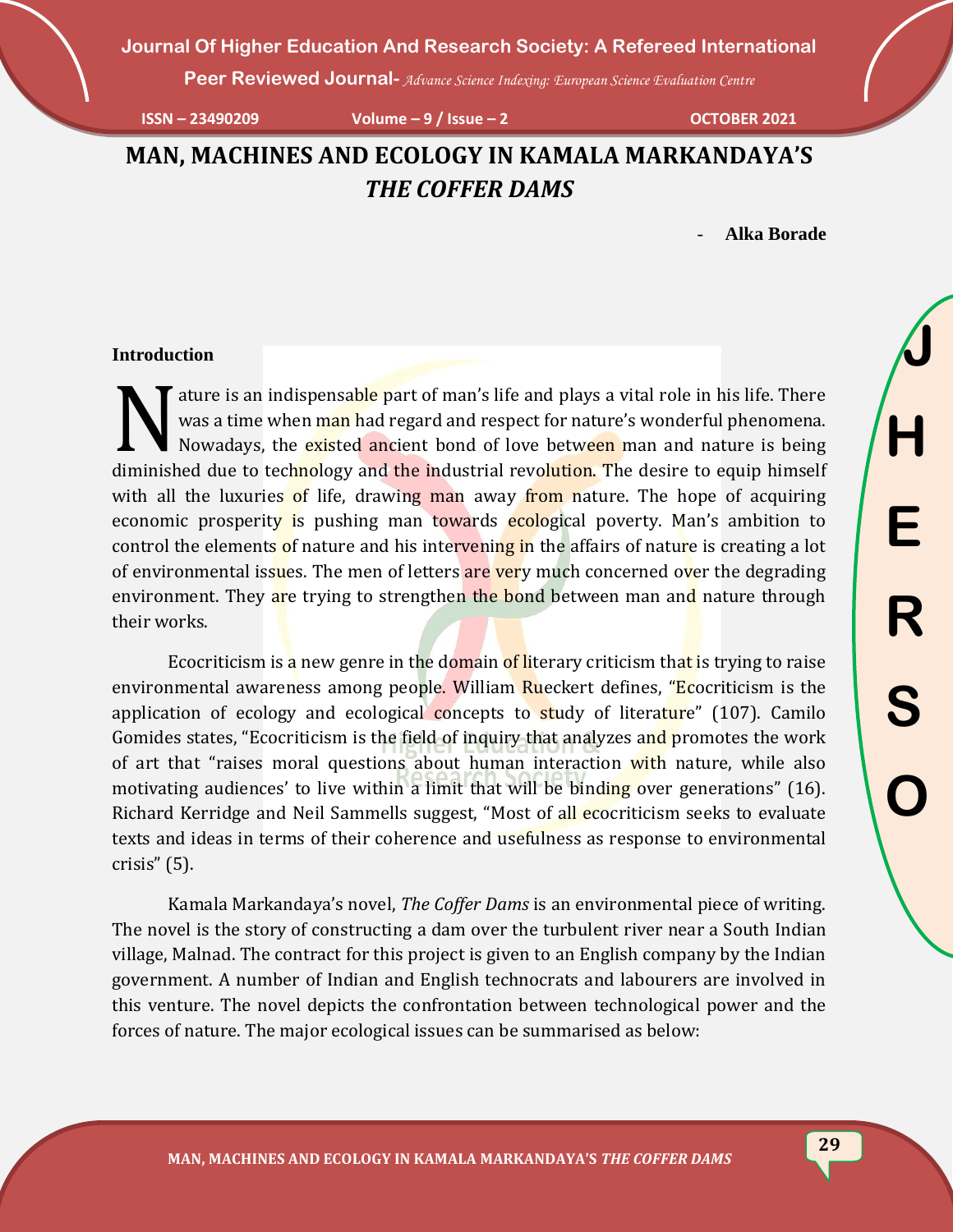**Peer Reviewed Journal-** *Advance Science Indexing: European Science Evaluation Centre*

**ISSN – 23490209 Volume – 9 / Issue – 2 OCTOBER 2021**

#### **Industrialization and Urbanization of the Rural Landscape**

Kamala Markandaya deals with the issue of the impact of machines on man and ecology in this novel. A dam is to be built over a river of Malnad, a hilly rural area in South India. The gathering of thousands of men and machines in the rural area disrupts the rhythm of nature as well as the natives' life. A coffee club and a soft drink stall are established there. Markandaya writes, "The plains and the hill country people, who had watched with awe the precipitate birth of a town in the jungle" (2). The novel highlights the issue of deforestation. This project of building a dam swallows immense and impenetrating greenery of the area. Markandaya describes, "It was virtually a small industrial town, gouged and blasted out of the hill side" (2). The quiet and peaceful jungle is turned into an industrial **town** with its workshop, work building, loading and unloading bays, the car maintenance sheds, the workers' quarters, the engineers' bungalows, the amenity buildings, the water tower, ice and filtration plant, pumping and power stations.

#### **Sound Pollution and its Impact on the Area**

The ceaseless blasting for constructing the coffer dams defaces the natural landscape badly. Markandaya writes, "Twenty explosions, close on twenty five tons of dynamite splitting the village in symmetrical calculated pattern"(50). The ceaseless clamour of men, machines and blastings disrupt the peaceful atmosphere of the hill country. Markandaya depicts, "The silence was now permanently fractured. At dawn, at noon, by night, machines thundered and pounded; land and air vibrated spasmodically to the dull crump of explosion" (105). Helen, the wife of the chief contractor, Clinton, explains her insensitive husband, the effect of shock waves on the huts of the tribesmen of the area. She says to her husband, "Their huts rattled around like peas in a tin" (Markandaya107). Thus, the devastating impact of the perpetual high frequency sound has been well depicted by Markandaya in this novel.

#### **Women: Saviour of Ecological Values**

In *The Coffer Dams*, Helen is the mouthpiece of Markandaya regarding raising the core environmental issues. She is the true representative of ecocritical values. She practices and professes the concept of "Egalitarian" value of Deep Ecology which lays emphasis on the equality of every entity on the earth. She does not consider the blockages and barriers of colour, caste and creed. She mixes with the tribesmen as she knows them for years. She says to Clinton, "You have got to get beyond their skins, darling" (Markandaya 6). When Clinton expresses wonder on her being so intimate with the villagers, she says to him "I just think of them as human beings, that's all" (Markandaya 6). Like deep ecologists, Helen prefers intrinsic value to instrumental value. She thinks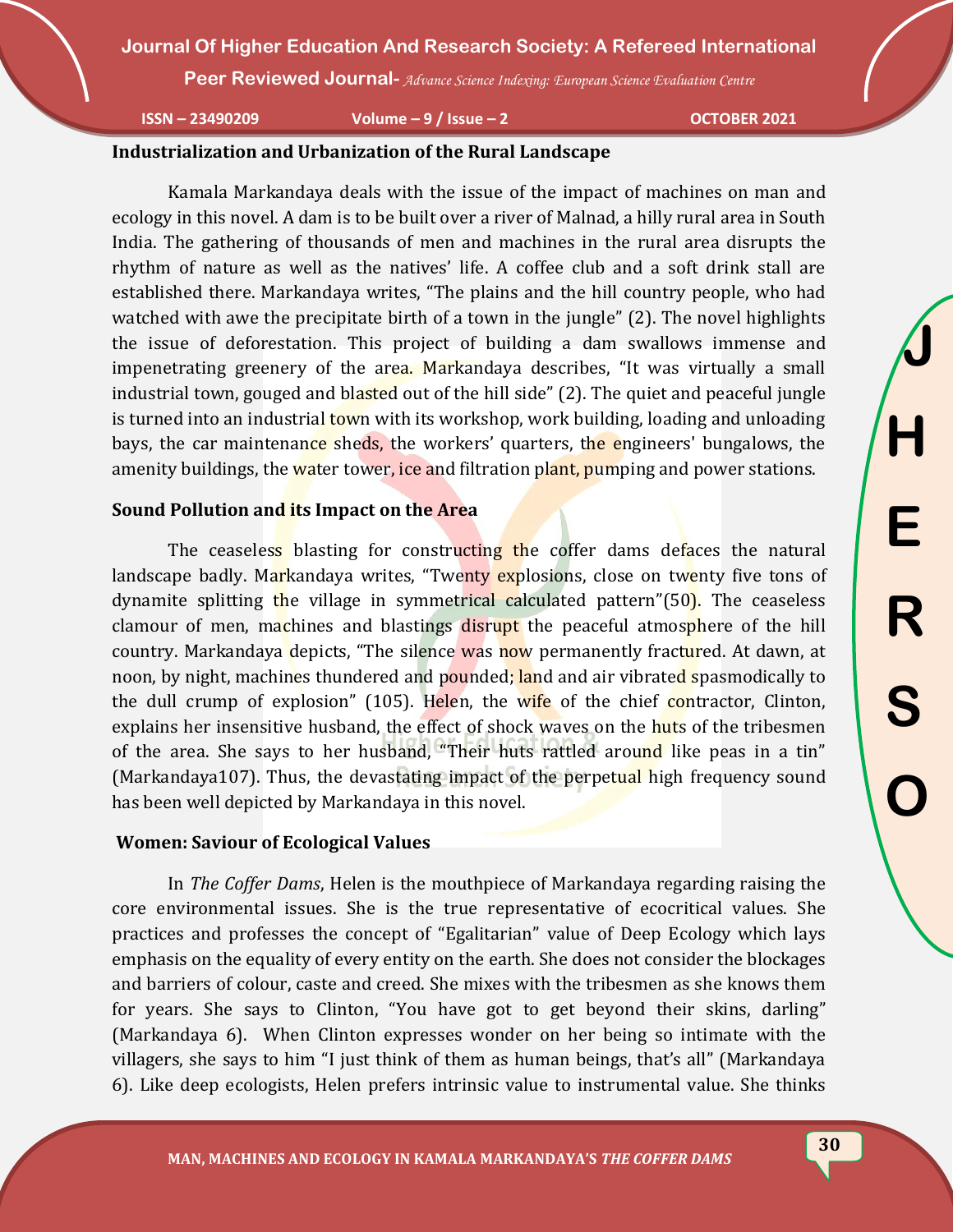**Peer Reviewed Journal-** *Advance Science Indexing: European Science Evaluation Centre*

**ISSN – 23490209 Volume – 9 / Issue – 2 OCTOBER 2021**

**J**

**H**

**E**

**R**

**S**

**O**

that every entity of the earth should be treated equally. She says to herself, "But these people aren't different clay, they're like me. What is for me, is for them" (Markandaya 45). She thinks that everything on the planet has a right to exist in its own inimitable way. That is why she buys the trapped birds from the bird catcher and sets them free. In a way, she has a deep ecological sense of wild life conservation. Thus, Helen believes in the 'Right to Equality' and says to Bashiam, " Look at me. I've never been a memsahib. . . . We're alike. We're freaks only to the caste we come from, not to each other" (141).

Helen is the strong upholder of ecological values of contact, communication and cooperation. She frequently visits nearby villages, communicates with the tribesmen and solves their problems. The neutrality of his husband regarding poor villagers' problems pricks her. She cries out and says to Clinton, "Can't you care? Don't human being matter anything to you?"( Markandaya 107).

The essence of ecocritical studies is everything related to everything. In fact, interconnectedness and mutual interdependence are the key factors accountable for the harmony of the ecosystem and survival of fauna and flora on the planet. Modern man is egocentric and thinks that he is independent. On the contrary, the survival of human beings depends on thousands of species of plants and animals. Helen in this novel is ecocentric. She says to Bashiam, "I'm not alone. Everything is a part of me, and I'm a part of everything" (Markandaya 144). Helen knows the concept of interrelatedness and symbiosis.

Markandaya highlights that modernism is the root cause of our indifference to nature. Modern machines have turned man as a raw material. Helen says to Bashiam "our world . . . in which I live. Things are battened down in it. Under concrete and mortar . . . .The land. Our instincts."( Markandaya 144).

It is Helen in the novel who surfaces the ecocritical issue of dispossession. The tribesmen are forcibly evacuated from their land so that the bungalows for English technocrats may be built. Helen feels spiritual agony to know the reason of displacement of the tribesmen. She thinks, "A whole community that had been persuaded to move" (Markandaya 24). She wants the tribes to raise their voice against this injustice. She chides Bashiam as, "Without protest. Just got up and walked away, like animals"(Markandaya 45).On the whole, Helen has been sketched as the advocator of multiple ecological features on the canvas of *The Coffer Dams*.

#### **The Lure of Modernism and Loss of Nativism**

Ecocriticism corroborates indigenous knowledge and wisdom. Nativism is an important ecocritical aspect. Native wisdom provides adequate time for nature to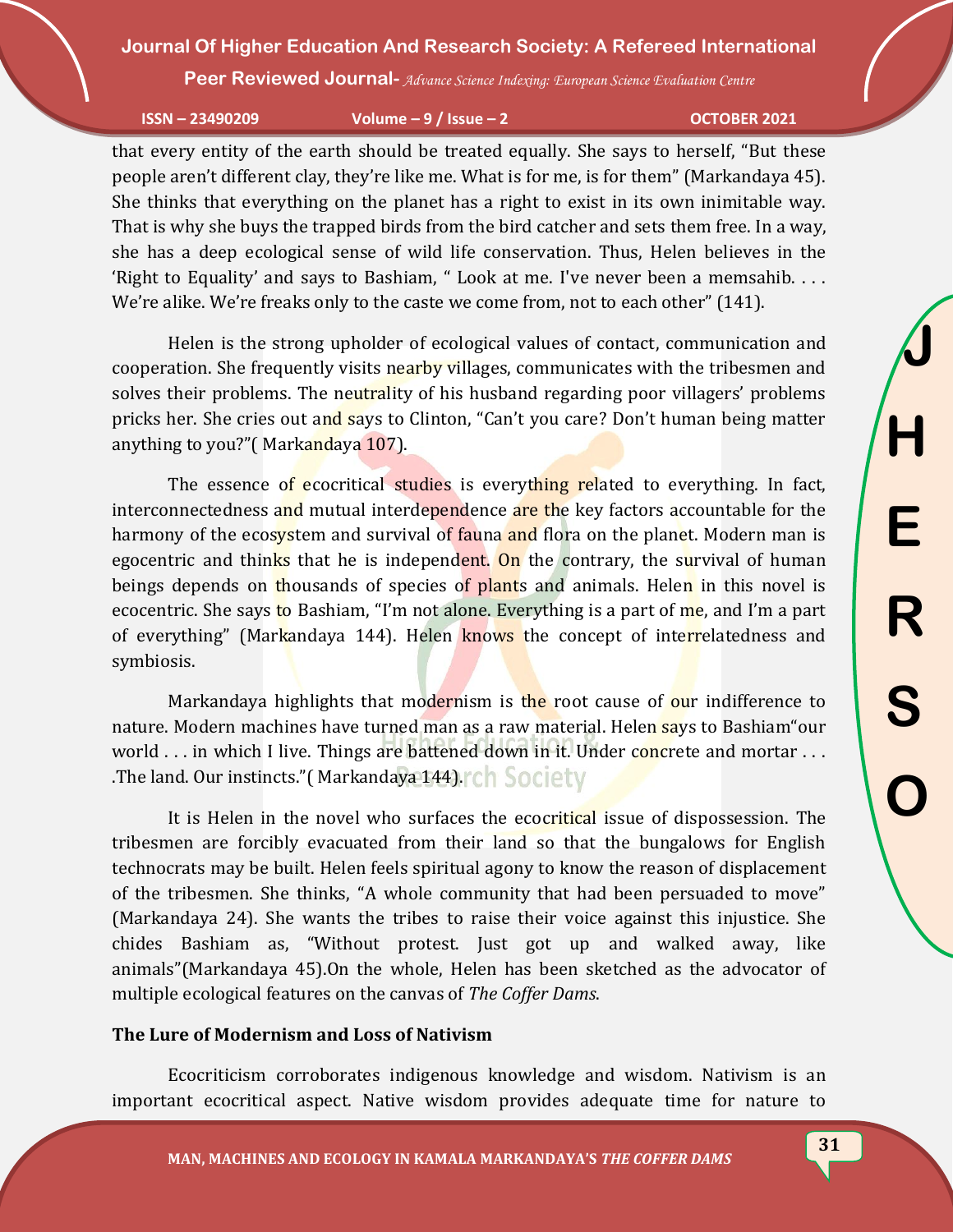**Peer Reviewed Journal-** *Advance Science Indexing: European Science Evaluation Centre*

**ISSN – 23490209 Volume – 9 / Issue – 2 OCTOBER 2021**

**J**

**H**

**E**

**R**

**S**

**O**

replenish itself. The modern rural generation is discarding the old indigenous ecological oriented knowledge about the vegetation and animals of the forest in the sway of modernism. The head man of the tribal community in the novel is sad and unhappy to see the active engagement of his people in building the dam at the cast of neglecting nature. Helen thinks, ". " The dams drained men from tribal" (Markandaya151). The headman wants his men to return to the lap of nature. Helen ruminates, " All of them were bound, shackled between modern juggernaut and time" (Markandaya 151).

Bashiam is one of those tribesmen who is tempted by the big machines. He feels a strange attraction to modernity. He forsakes his traditional culture to settle himself in the main stream of modern technology. He learns with a great curiosity about electricity, machines, buildings, repairing, welding and dismantling. Markandaya draws attention that modern technology is uprooting the new generation from their inherited knowledge of forest, river, season and hill country. Bashiam's maddening love for modern technology exposes more distinctly when he says to Helen, "Machines are to me what they are to your husband" (Markandaya 42). Bashiam does not like to live in the midst of his people. He builds a hut for himself in the region where the tribal rarely come. His hut is equipped with modern accessories like a table, a string bed, a folding canvas chair, a hinged cane door. Indeed the comforts which are unknown to others have become indispensable for Bashiam. Markandaya rightly states, "Bashiam's roots were attenuated" (44).

The new generation of the tribals is not contented with the available offerings of nature. The modern machines provide them with another way of life. Modernism and mechanization create the feelings of neutrality towards nature among the youth of the tribal community. The headman is angry with the materialistic approach of his people. In his view, nature has sufficient stuff to fulfil the basic needs of man. When Helen reinforces the necessity of money the chief of the tribals irritates and says to her, "Useful you say. What for, I ask you: for that rubbish they buy from the camp shop? Tin cans and cardboard boots, and scented pigs, grease to plaster on their hair" (Markandaya72).Thus, Markandaya has been successful to delineate how the allurement towards the modern machines are creating a vacuum for nature in the heart of man and isolating him from nativism.

#### **Conclusion**

Thus, Markandaya in *The Coffer Dams* effectively elucidates how the onslaught of machinery alters the complexion of a rural area. William writes, "She claims to be on the side of the human and life against machinery" (112). She highlights that women are more adhesive to ecological premises. She signifies the importance of nativism and messages that local, indigenous knowledge is important because it ethically conserves the